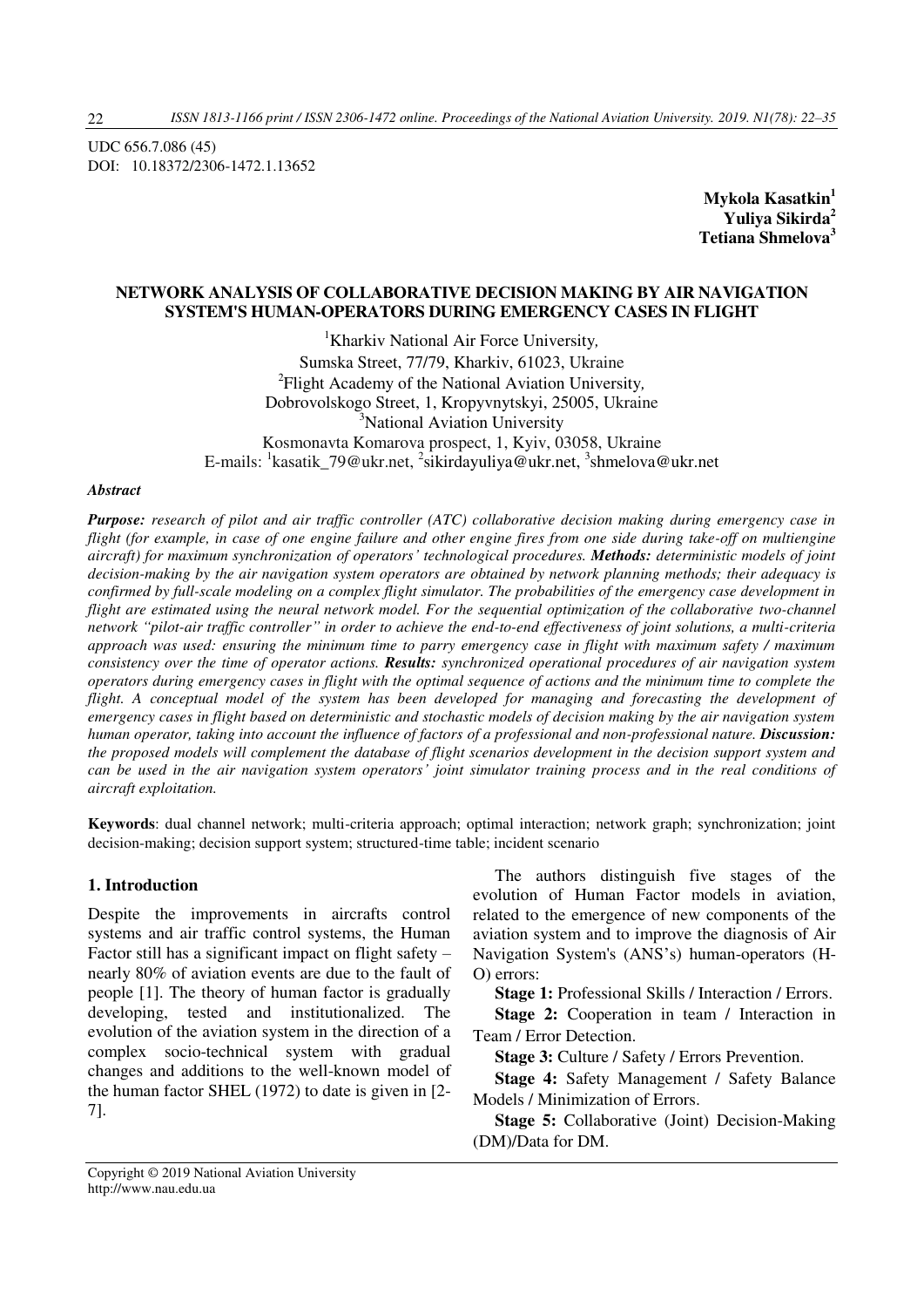For today, the key to ensuring the safety of flights is the problem of the organization of collaborative decision-making (CDM) by all the operational partners – airports, air traffic control services, airlines and ground operators – on the basis of general information on the flight process and ground handling of the aircraft in the airport [6].

The Global Operating Concept for Air Traffic Management (ATM) [8] provides for the provision of a joint (pilot – air traffic controller (ATC)) DM air traffic control unit based on a dialogue between them and real-time information evaluation at all stages of the flight.

The lives of air passengers in the sky and people on the ground depend on the adequate interaction between the pilot and ATC. According to the statistics of the Aviation Safety Network (ASN) [9], during the second half of the 20th century due to problems in interaction pilot – ATC (language barrier, communicating problems, ATC's interference in the flight crew, wrong ATC instructions/commands, etc.) killed about 2 000 people in aviation accidents.

Coherent, clear interaction between pilot and ATC is most important in emergency cases (EC) in flight, which are characterized by a sharp shortage of time in the DM in conditions of incompleteness and uncertainty of information, as well as significant psychophysiological load on the flight crew (FC). The final decision on the order of the flight in the emergency case is taken by the captain of the aircraft (Capt.), which is fully responsible for the decision.

The ATC is responsible for the correctness and timeliness of the information and advice that given to flight crew, so the ATC in such situations is also given a significant role [10, 11].

The main requirement for the ATC when an emergency case arises is the constant readiness to provide the necessary assistance to the flight crew, depending on the type of situation, taking into account the air situation and meteorological conditions. One of the factors that greatly complicate the interaction between pilot and ATC is the inadequate knowledge of the flight crew procedures performed in emergency case [12].

The technology of flight crew and ATC procedures in the emergency case must be in line with the definition of the algorithm prescribed in the normative and regulatory documents, therefore, for

the formalization of the actions of the H-O in EC, it is possible to apply determined models [13, 14]. Since EC is a time-consuming event, when it comes to modeling a collaborative DM pilot and ATC, it is advisable to use network graphs depending on the algorithm of action in EC, which reflects the technological dependence and consistency of operational procedures of operators, ensure their achievement in time, taking into account the cost of resources and the cost of work with the allocation at the same time critical places.

Thus, the problem of optimizing the interaction between pilot and ATC in EC can be solved by the way of development and synchronization (maximal alignment over time) of deterministic models of H-O collaborative DM, which will minimize the critical time needed to solve EC, by definition the optimal sequence of execution of technological procedures.

#### **2. Analysis of the latest research and publications**

In 1979, KLM developed the first flight training program for effective methods of interaction and information exchange, known as Cockpit Resource Management (CRM) [15, 16]. Gradually the emphasis was shifted, the decoding of the first letter "C" into the abbreviation changed three times - from Cockpit (cabin) to Crew (crew), and finally - when the concept "crew" consisted of consecutive cabin attendants, ATC's, technical and managerial personnel, and eventually all the airline - "C" became known as Company, and the name of the discipline – "Company resource management". From that time, the awareness of security became a systemic quality, corporate culture [5].

Optimization of the flight crew and ATC interactions as small groups [17, 18] is based on the socionics and sociometrics methods [19, 20].

ATM's global operational concept presents the ICAO vision for an integrated, harmonized and globally interoperable ATM system. Its goal is to move towards the implementation of holistic, cooperative and joint decision-making processes, in which the expectations of the entities of the ATM system will be balanced and aimed at achieving optimal results on the basis of equality and ensuring the access of all participants [8].

The introduction of new technological solutions, in particular, CDM (Collaborative Decision Making), requires the use of a modern information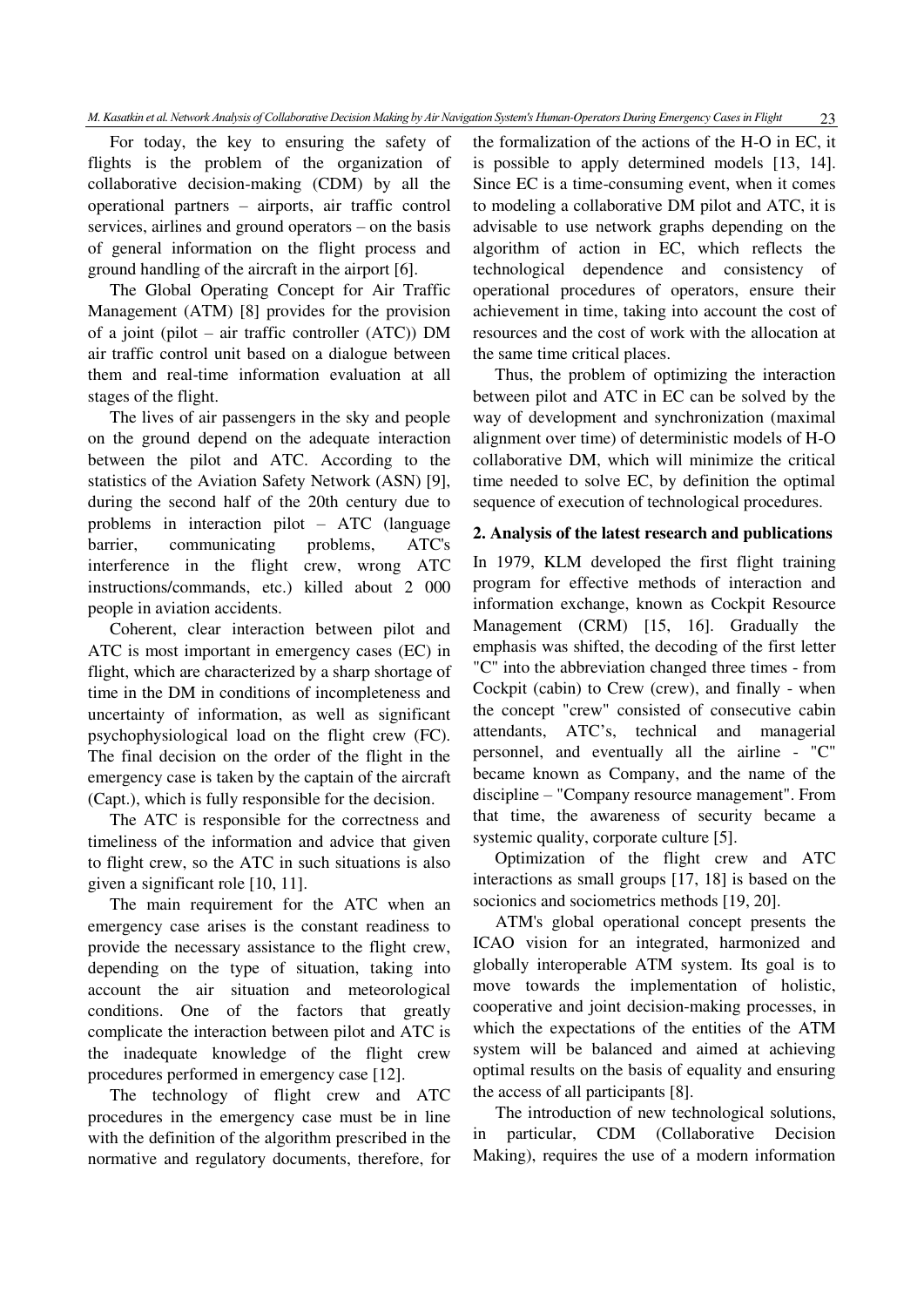environment based on the concept of system-wide information management (SWIM) and the concept of information on air and traffic flows for the joint use of air Space (FF-ICE - Flight & Flow Information for a Collaborative Environment) [6, 7].

As part of the implementation of the Global Air Navigation Plan [21], ICAO is working on a stepby-step improvement of the civil aviation system, and now the development of "network center systems" (the SWIM concept) has begun, as the current way of data-sharing "point-to-point" has ceased to keep pace with the increase in airspace transport and be effective. SWIM is a kind of internet for aviation: the network is based on providing information when interacting with different aviation systems.

The concept of FF-ICE is limited to the exchange of information about the flight between the subjects of the ATM system [7]. It begins with the timely submission by the user of the airspace of flight information to the ATM system and ends with the archiving of relevant information after the flight. FF-ICE supports all components of the ATM operational concept requiring flight information: Demand and Capacity Balancing (DCB), Conflict Management (CM), Service Delivery Management (SDM), Airspace Organization and Management (AOM), Aerodrome Operations (AO), Traffic Synchronization (TS), Airspace User Operations (AUO), and clarifies the Global ATM operational concept for flight information management. It creates the necessary foundation for the most up-todate ATM systems and develops a 4D-trajectory management mechanism.

Collaborative decision-making (CDM) involves an uninterrupted process of presenting information and individual DM to different interacting parties, as well as ensuring the synchronization of decisions taken by participants and the exchange of information between them. It is important to ensure the possibility of adopting a joint, integrated solution at an acceptable level of efficiency. One possible approach is the preliminary joint development of procedures to be applied in emergency cases [6]. This requires the creation of a database of models of possible scenarios of the flight situations development, based on models of the joint pilot and ATC DM in emergency cases.

In works [13; 14] is presented using the methods of network planning of the deterministic models of DM by the ANS's H-O (pilot, ATC) in the conditions of normalized algorithms of professional activity with deterministic and probabilistic time for the implementation of technological procedures. The authors outline the critical course and time for the pilot and ATC (separate) operations in emergency cases and the main stages of the DM according to the crew's operating manuals, flight guidance for different types of aircraft, ASSIST guidance (Acknowledge, Separate, Silence, Inform, Support, Time) for "Typical Air Traffic Controller Checklist in Emergency Cases" [22-24], issues related to the synchronization of Pilot Flying (a pilot that performs piloting operations) and Pilot Monitoring (pilot performing communication functions) procedures under cross-monitoring in emergency case [25-26], but a problem of CDM by pilot and ATC in emergency case has not been investigated.

#### **3. Research tasks**

The research tasks are:

- conducting a detailed analysis of CDM by pilot and ATC in an emergency case (for example, the failure of one engine and other engine fires on the one side during take-off on a multi-engine aircraft) with network planning methods;

- synchronization of ANS's H-O procedures with an optimal sequence of actions and minimum flight completion time;

- working-out the decision support system (DSS) for ANS's H-O in the emergency cases in flight.

## **4. The deterministic model of collaborative decision making by Air Navigation System's human-operators during emergency cases in flight**

One of the DM methods recommended by aviation guidance in the emergency case is FADEC [27].

**Fly the aircraft:** Remember the limitations for the aircraft and, if conditions permit, use all available automatic systems, such as autopilot.

**Assess the situation (risk & time):** Spending more time to assess a situation can lead to a better result. Try to avoid instant / quick decisions if the time is not too limited.

**Decide on a workable option and refer to abnormal or emergency checklist:** Situation in which the "human resources-equipment-software"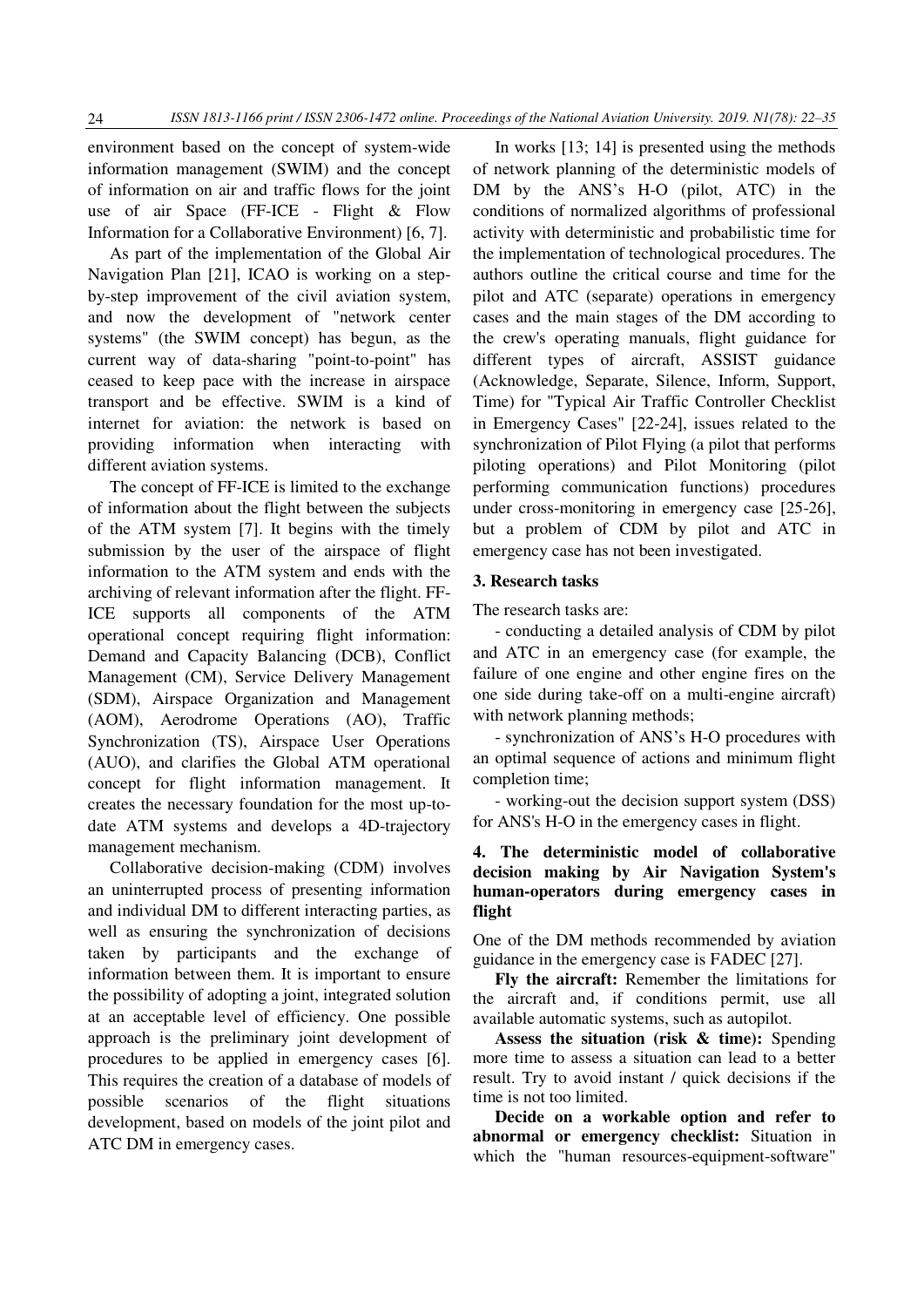system, that is, the natural environment, will have to operate.

**Evaluate:** Continue to evaluate the situation and actions as the situation develops (feedback lines).

**Communicate:** Keep in touch with air traffic control authorities to make joint decisions, as well as with other personnel as needed.

The parallel process of simultaneous execution of pilot and ATC technological operations in the emergency case can be represented as a consolidated dual-channel network. For a consistent optimization of such a network in order to achieve the crosscutting efficacy of joint decisions, it is advisable to use a multi-criteria approach: achieving a minimum time for parity of emergency case with maximum safety / maximum harmonization over the time of H-O actions.

Ways to optimize the network graph for performing procedures by the H-O in the emergency case (by minimizing time with maximum safety) are:

1. Time optimization – by regulating the use of resources minimizing the time of execution of critical paths  $t_i^k$  (1):

$$
t_i^{k-l} < t_i^k < t_i^{k+l},\tag{1}
$$

where  $t_i^{k-1} = max min \ t_i^k - is a minimum time with$ maximum safety;

 $t_i^{k+l} = min$  *max*  $t_i^k$  – is a critical time of the maximum (critical) path;

 $t_i^k$  – optimal (minimum) time.

2. Changing the topology of the network due to the multi-varied technology implementation procedures.

3. Introduction of parallel execution of procedures with maximum agreement on time (minimum time for two or more charts), that is, obtaining the optimal consolidated time for the execution of procedures  $t_j^k$  (2):

$$
t_j^{k-l} < t_j^k < t_j^{k+l} \quad , \tag{2}
$$

where  $t_j^{k-l} = max min t_j^k$  – is a minimum time with maximum time matching;

 $t_j^{k+l} = min$  *max*  $t_j^k$  – is a critical time of the maximum (critical) path;

 $t_j^k$  – optimal (minimum) time.

To investigate the interaction between the flight crew and ATC in the emergency case, consider the incident on November 28, 2010, with the aircraft IL-76TD of the Georgian private airline Sun Ways Airlines, which performed a flight from Karachi to Khartum (Pakistan) with a cargo weighing 31 tons [28]. Immediately after take-off, engine number four failed, then engine number three was on fire. The flame of the engine was noticed from the ground, about which the ATC informed captain. The flight crew tried to make an emergency landing.

At 1:48 local time (UTC  $+ 5$ ), four minutes after the take-off, the aircraft fell to the open ground (6 km from the end of the runway). All flight crew members (seven Ukrainians and Russians) and four men on the ground died. During the accident investigation, it was discovered that at the time of the aircraft fall, two of the four engines did not work.

On the flight simulator KTS-32 (aircraft IL-76TD), the simulation of the flight crew and ATC procedures was carried out in case of one engine failure and other engine fires on the one side during the take-off. Two possible scenarios for the development of events were investigated, when the captain decides to land at the departure airport with direct or reverse heading. Different meteorological conditions were created, the weight of the load and the centering of the aircraft changed, airport charges, and so on.

Based on the results obtained on the simulator KTS-32, a deterministic model of the flight crew and ATC procedures was developed in case of one engine failure and other engine fires on the one side during the take-off. In Table 1 is shown the structure-time table for the execution of flight crew and ATC procedures in case of one engine failure and other engine fires on the one side during the take-off.

The time required to perform procedures aimed at paring emergency case was measured during the Ukraine flight crews and ATC's simulator training, Ukraine Air Force pilots and ATC's simulator training and several foreign airlines flight crews' simulator training.

With network planning, flight crew and ATC procedures were synchronized, resulting in a determined action time by the operators at the stages of parity emergency case, namely: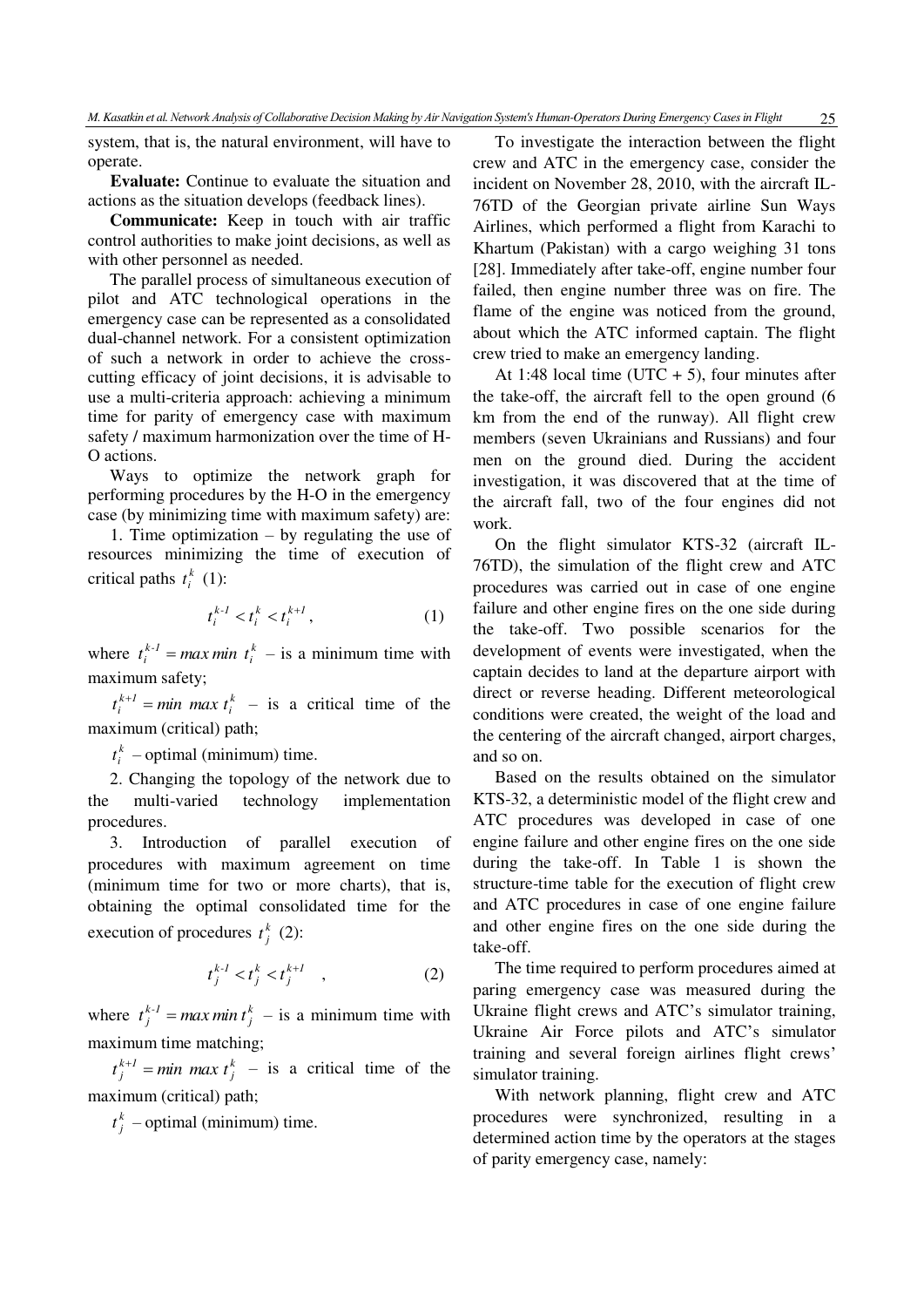Stage I – engine failure;

Stage II – another engine fire on one side;

Stage III – approach;

Stage IV – emergency landing.

The obtained data are statistically processed, their statistical characteristics are within the permissible limits: the standard deviation does not exceed 0,5 sec; the coefficient of variation does not exceed 19%. Therefore, the average results can be considered reliable. It was also evaluated the competence of experts who participated in the study, with analysis of their professional activities, openmindedness, and general erudition; the coefficient of competence is received.

*Table 1* 

### **The structured-time table for the execution of flight crew and ATC procedures in case of one engine failure and other engine fires on the one side during take-off**

|              | <b>Stage Procedure</b> | <b>Flight crew</b><br>procedure description                                                              | <b>Relies</b><br>on<br>proce-<br>dure | time, t,<br>sec | dure           | $\left \frac{\text{Execution}}{\text{Proce}}\right $ ATC procedure<br>description | <b>Relies</b><br>on<br>proce-<br>dure | <b>Execution</b><br>time, $t$ , sec |
|--------------|------------------------|----------------------------------------------------------------------------------------------------------|---------------------------------------|-----------------|----------------|-----------------------------------------------------------------------------------|---------------------------------------|-------------------------------------|
| I            | a <sub>I</sub>         | Flight engineer (FE) find engine<br>failure                                                              |                                       | $\overline{2}$  |                |                                                                                   |                                       |                                     |
|              | $a_2$                  | FE report Capt. about engine<br>failure                                                                  | a <sub>1</sub>                        | 2               |                |                                                                                   |                                       |                                     |
|              | $a_3$                  | Capt. give FE order to shut down<br>the engine, radio-operator (RO)<br>order to switch off the generator | a <sub>2</sub>                        | 4               |                |                                                                                   |                                       |                                     |
|              | $a_4$                  | Capt. give RO order to report ATC<br>about engine failure                                                | $a_3$                                 | $\overline{2}$  |                | Receive<br>from                                                                   |                                       |                                     |
|              | a <sub>5</sub>         | Capt. give FE order to retract<br>landing gear at height 5m.                                             | $a_4$                                 | $\overline{2}$  | b <sub>1</sub> | Capt.<br>report<br>about the engine<br>failure                                    |                                       | 5                                   |
|              | a <sub>6</sub>         | Capt. reduce the rate of climb,<br>continue taking off                                                   | $a_5$                                 | 4               |                |                                                                                   |                                       |                                     |
| $\mathbf{I}$ | $a_7$                  | Voice annunciator «Fire», red lamp<br>«Fire» on                                                          | a <sub>6</sub>                        | 2               |                |                                                                                   | b <sub>I</sub>                        | 8                                   |
|              | $a_8$                  | FE check engine fire, report Capt.                                                                       | a <sub>7</sub>                        | 3               |                | Receive<br>from<br>Capt.<br>report<br>about the engine<br>fire                    |                                       |                                     |
|              | a <sub>9</sub>         | Capt. give RO order to report ATC<br>about the engine fire                                               | $a_8$                                 | 3               | b <sub>2</sub> |                                                                                   |                                       |                                     |
|              | $a_{10}$               | Capt. set horizontal flight for<br>increase airspeed                                                     | a <sub>9</sub>                        | 30              |                |                                                                                   |                                       |                                     |
|              | $a_{11}$               | At height 120 m. and speed for<br>flaps Capt. give FE order to retract<br>flaps                          | $a_{10}$                              | 4               | $b_3$          | Inform<br>Capt.<br>about<br>external<br>signs of failures,<br>fixes the time      | b <sub>2</sub>                        | 10                                  |
|              | $a_{12}$               | At speed for slats Capt. give FE<br>order to retract slats                                               | $a_{11}$                              | 5               | $b_4$          | Check<br>Capt.<br>setting<br>emergency<br>squawk 7700                             | $b_3$                                 | 5                                   |
|              | $a_{13}$               | FE report Capt. flaps and slats<br>retracted                                                             | $a_{12}$                              | 15              | $b_5$          | Report<br>supervisor about<br>emergency case                                      | $b_4$                                 | 5                                   |
|              | $a_{14}$               | Capt. set emergency squawk 7700                                                                          | $a_{13}$                              | 4               | b <sub>6</sub> | Provide clear air<br>space in close<br>proximity<br>to<br>aircraft                | $b_5$                                 | 15                                  |
|              | $a_{15}$               | Capt. give FE order to shut down<br>the engine, close fuel valve, switch<br>on fire extinguisher         | $a_{14}$                              | 8               | $b_7$          | If necessary set<br>radio silence                                                 | $b_6$                                 | $\overline{4}$                      |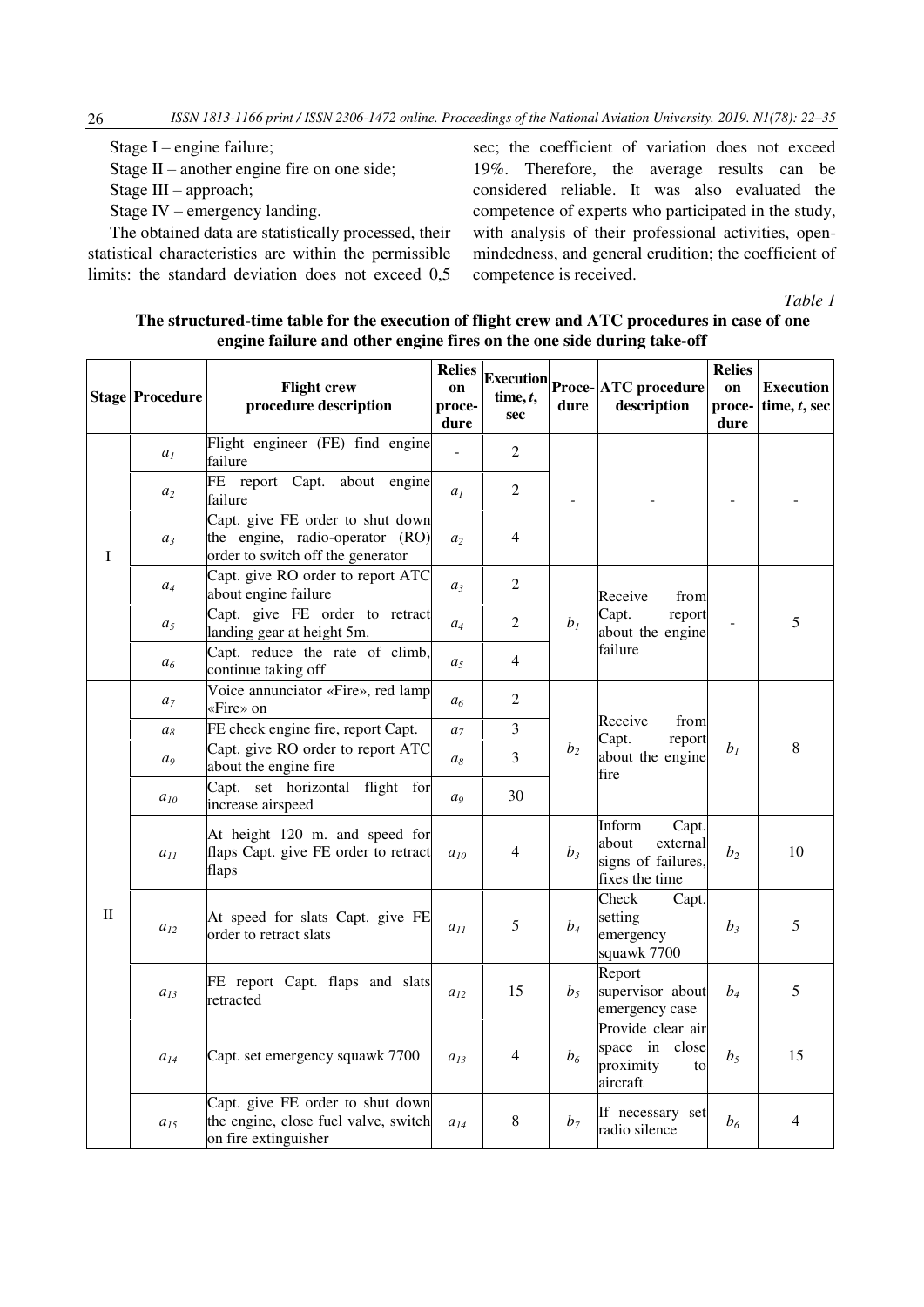|            | <b>Stage Procedure</b> | <b>Flight crew</b><br>procedure description                                                             | <b>Relies</b><br>on<br>proce-<br>dure | time, $t$ ,<br><b>sec</b> | dure           | $\begin{array}{ l } \hline \text{Execution} & \text{Proce-} \text{ATC procedure} \hline \end{array}$<br>description                | <b>Relies</b><br>on<br>proce-<br>dure | <b>Execution</b><br>time, $t$ , sec |
|------------|------------------------|---------------------------------------------------------------------------------------------------------|---------------------------------------|---------------------------|----------------|------------------------------------------------------------------------------------------------------------------------------------|---------------------------------------|-------------------------------------|
|            | $a_{16}$               | FE check fire, switch on second<br>and third bottle fire extinguisher                                   | $a_{15}$                              | 30                        | $b_8$          | Clarifies<br>Capt.<br>further intentions<br>for landing at the<br>departure<br>aerodrome.                                          | $b_7$                                 | 10                                  |
|            | $a_{17}$               | report<br>Capt.<br>about<br>fire<br>FE<br>extinguished or not                                           | $a_{16}$                              | $\overline{2}$            | b <sub>9</sub> | Facilitates<br>the<br>decision<br>implementation                                                                                   | $b_8$                                 | 37                                  |
|            |                        |                                                                                                         |                                       |                           | $b_{10}$       | <b>Displays</b><br>emergency board<br>information                                                                                  | b <sub>9</sub>                        | 5                                   |
|            |                        |                                                                                                         |                                       |                           | $b_{II}$       | Ask<br>weather<br>forecast                                                                                                         | $b_{10}$                              | 5                                   |
| III        | $\boldsymbol{a}_{18}$  | Capt. report ATC that they manage<br>to extinguish the fire or not, the<br>decision to land             | $a_{17}$                              | 10                        | $b_{12}$       | Clarifies whether<br>the engine fire<br>was eliminated                                                                             | $b_{II}$                              | 10                                  |
|            |                        |                                                                                                         |                                       |                           | $b_{13}$       | Provides<br>extraordinary<br>landing                                                                                               | $b_{12}$                              | 4                                   |
|            | $a_{19}$               | Capt. make an approach, give FE<br>order to extend landing gear, flaps,<br>and slats                    | $a_{18}$                              | 77                        | $b_{14}$       | Gives<br>Capt.<br>directions<br>for<br>approach, reports<br>wind<br>direction<br>and speed                                         | $b_{13}$                              | $\,8$                               |
|            |                        |                                                                                                         |                                       |                           | $b_{15}$       | Controls<br>the<br>aircraft<br>movement,<br>informs<br>Capt.<br>about<br>the<br>deviation<br>from<br>heading and the<br>glide path | $b_{14}$                              | 64                                  |
|            | $a_{20}$               | Capt. give FE order to switch on<br>hydraulic pump station on the<br>failed engines                     | $a_{19}$                              | 3                         | $b_{16}$       | Passes the plane<br>to the Tower<br><b>ATC</b>                                                                                     | $b_{15}$                              | 4                                   |
| ${\rm IV}$ | $a_{21}$               | Capt. proceed landing                                                                                   | $a_{20}$                              | 30                        | $b_{17}$       | Clear<br>runway<br>according<br>to<br>local instructions                                                                           | $b_{16}$                              | 10                                  |
|            | $a_{22}$               | After stopping on the runway, if<br>fire not extinguished, Capt. turn<br>aircraft direction to the wind | $a_{21}$                              | 10                        | $b_{18}$       | By<br>supervisor<br>order set on the<br>readiness<br>of<br>rescue<br>equipment                                                     | $b_{17}$                              | 5                                   |

*M. Kasatkin et al. Network Analysis of Collabоrative Decision Making by Air Navigation System's Human-Operators During Emergency Cases in Flight* 27

A network diagram (Fig. 1) of flight crew and ATC procedures in the emergency case (one engine failure and another engine fire on one side during take-off) allows to determine the critical time depending on the decision taken by the captain (to make a forced landing at the departure airport with direct or reverse heading), which makes  $T_{crit \, dir} = 6$  min. 02 sec and  $T_{crit}$   $_{rev}$  = 4 min. 10 sec. Thus, depending on the conditions and circumstances in case of failures quickly perform aircraft landing with a reverse course. So, this is the best variant for completing the flight.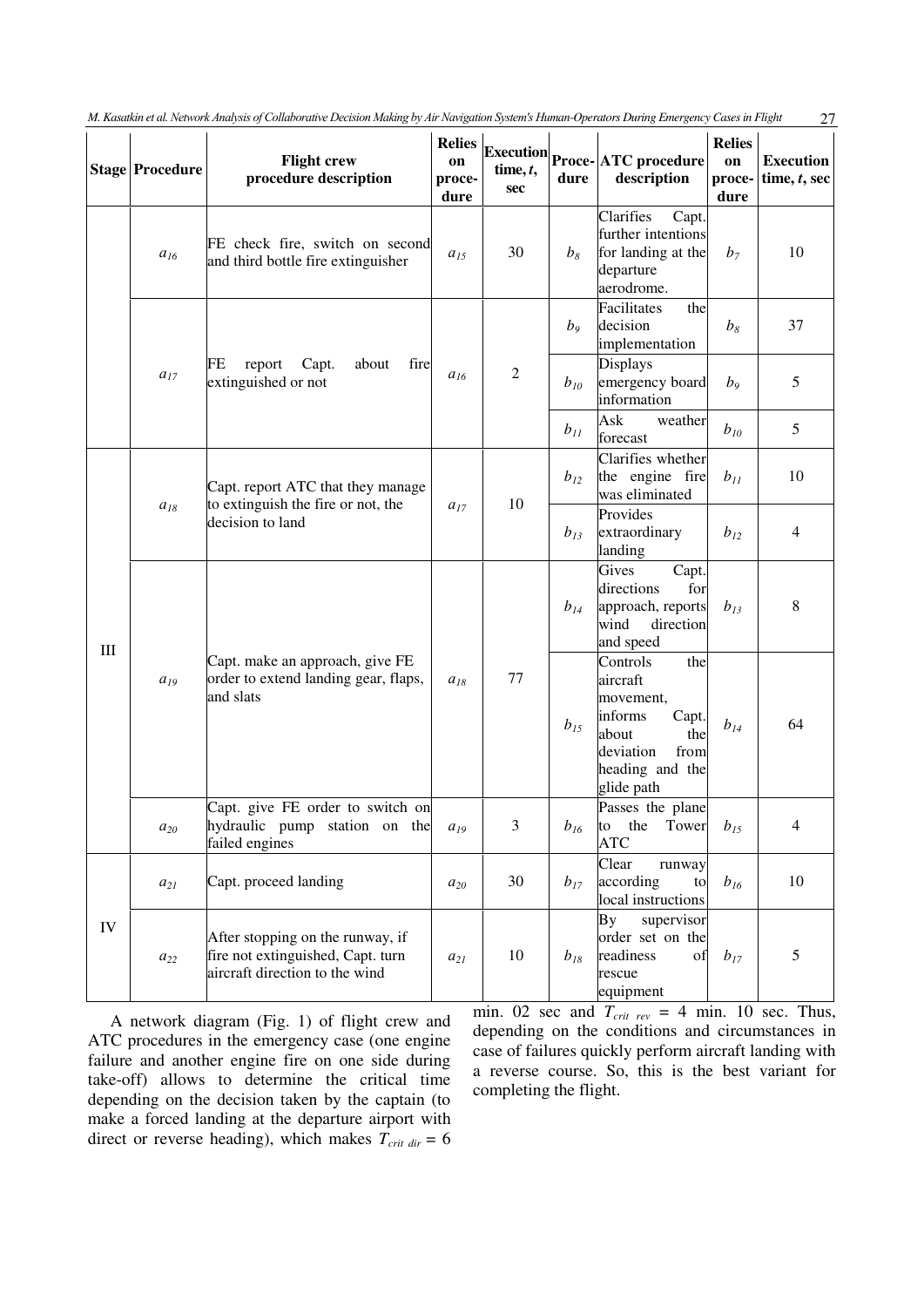

Fig. 1. Network graph of ATC and flight crew procedure in case of one engine failure and other fires from one side during take-off

In this context, the use of flight simulators during ATC professional training is relevant. They will help ATC's to get acquainted with the situation in the flight crew cabin and the parameters of the aircraft's devices during the emergency case. At the same time the ATC:

- will receive the experience of the crew members during the emergency case;

- will pay attention to how the intervention of the dispatcher can disrupt crew members;

- will complete exercises on the use of radio during the emergency case;

- will complete the checklist in the emergency case;

- will participate in captain decision making during the emergency case;

- will observe the features of the go-around procedure.

In the emergency case, ATC is advised to use a checklist that will help to handle incidents in order to establish optimal actions to achieve better cooperation between pilot and ATC. A supervisor who works with ATC, using a checklist, can provide better support as it will more clearly understand the ATC in the EC.

### **5. Building and development of the decision support system for Air Navigation System's human-operators in the emergency case**

The conceptual model of System for control and forecasting the EC development that using DM models on the base of Artificial Intelligence System (AIS) / Decision Support System (DSS) was obtained (Fig. 2), where  $\overline{F}_p = \{ \overline{F}_{ed}, \overline{F}_{exp} \}$  – are the

professional factors;  $\overline{F}_{np} = \{ \overline{F}_{ip}, \overline{F}_{pf}, \overline{F}_{sp} \}$  – are the non-professional factors;  $\overline{F}_{ed}$  – are the knowledge, skills and abilities, acquired H-O during training;  $\overline{F}_{exp}$  – are the knowledge, skills and abilities, acquired H-O during professional activity;  $\overline{F}_{ip} = \left\{ f_{ipt}, f_{ipa}, f_{ipp}, f_{ipth}, f_{ipi}, f_{ipn}, f_{ipk}, f_{exp} \right\}$ – is a set of H-O individual-psychological factors (temperament, attention, perception, thinking, imagination, nature, intention, health, experience);  $\overline{F}_{pf}$  – is a set of H-O psycho-physiological factors (features of the nervous system, emotional types, sociotypes);  $\overline{F}_{sp} = \left\{f_{spm}, f_{spe}, f_{sps}, f_{spp}, f_{spl}\right\} - \text{is a}$ set of H-O socio-psychological factors (moral, economic, social, political, legal factors).

The analysis of social-physiological factors conducted by the authors allowed to make a conclusion that the activities of pilots are influenced by the own image, the image of the corporation as well as by interests of a family. At the same time, respondents – ATC pay special attention to the interests of their families, their own economic status and professional promotion [13, 29].

Deterministic and stochastic models for ANS's H-O (pilot, ATC) were obtained in accordance with the flight manual of aircraft or the adopted technologies of controller's work ASSIST (Acknowledge, Separate, Silence, Inform, Support, Time) in EC.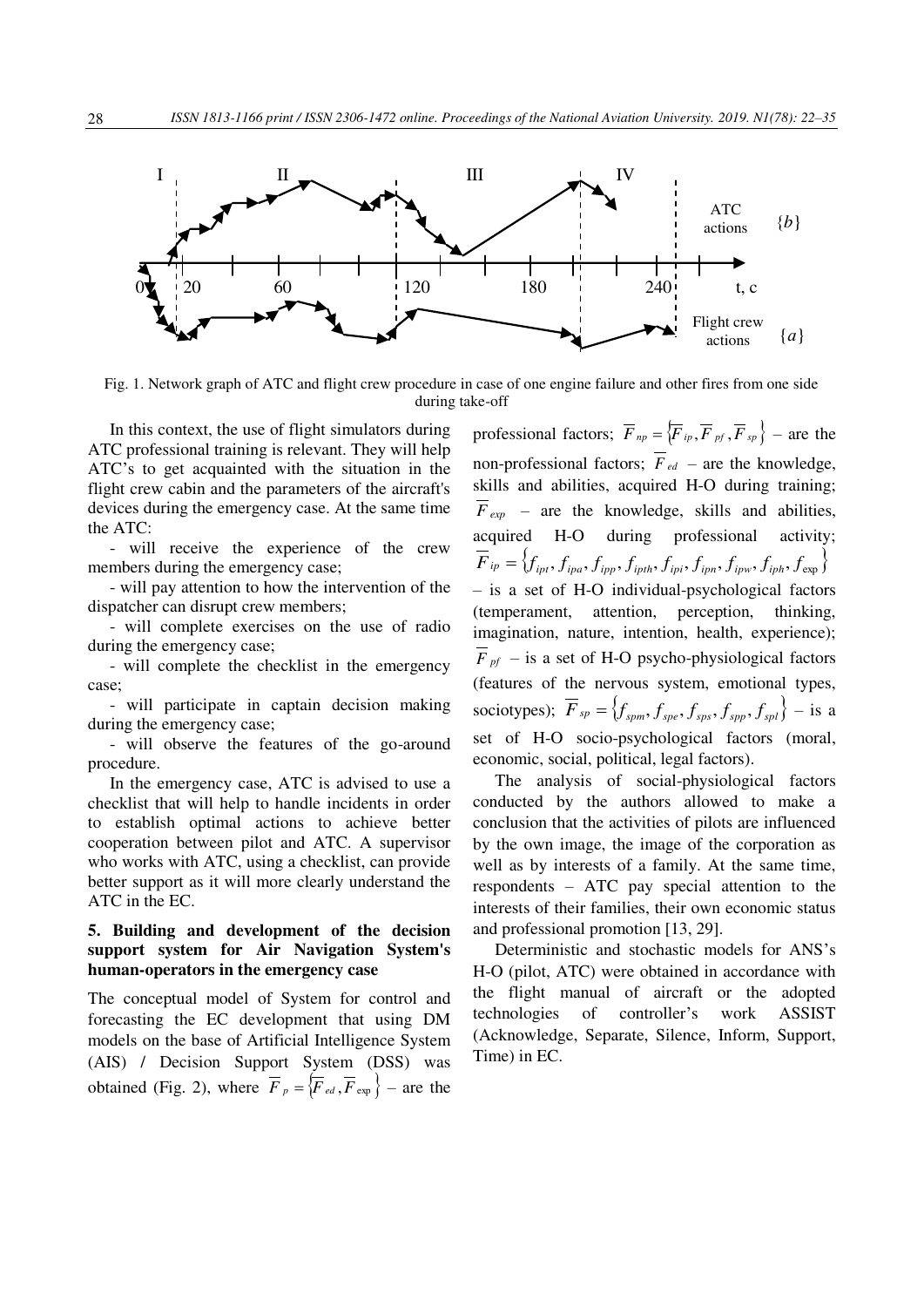



Fig. 2. The conceptual model of System for control and forecasting the EC development

Deterministic and stochastic models for ATC are presented in Fig. 3, where  ${A}$ *}* – is the set of the operations which are carried out by the controller in accordance with ASSIST; *{Т}* – is the time of decision making;  $\{P\}$  – is the set of the probabilities of *j*-factor influence during *i*-alternative solution choice; *{U}* – is the set of the losses associated with choosing *i*-alternative solution during *j*-factor influence;  $\{R\}$  – is the set of the risks associated with choosing *i*-alternative solution during *j*-factor influence;  $\{\lambda\}$  – is the set of the factors influencing DM.

With using neural network models, the values of probabilities  $(p_n)$  [13; 30], expected outcomes  $(r_k)$  and additional inputs – factors (*ξ<sup>k</sup>* ) (Fig. 4) of EC development were received.



Fig. 3. Models of ANS's H-O DM: а) deterministic model; b) stochastic model



Fig. 4. The neural network model of EC development with additional inputs of influencing DM factors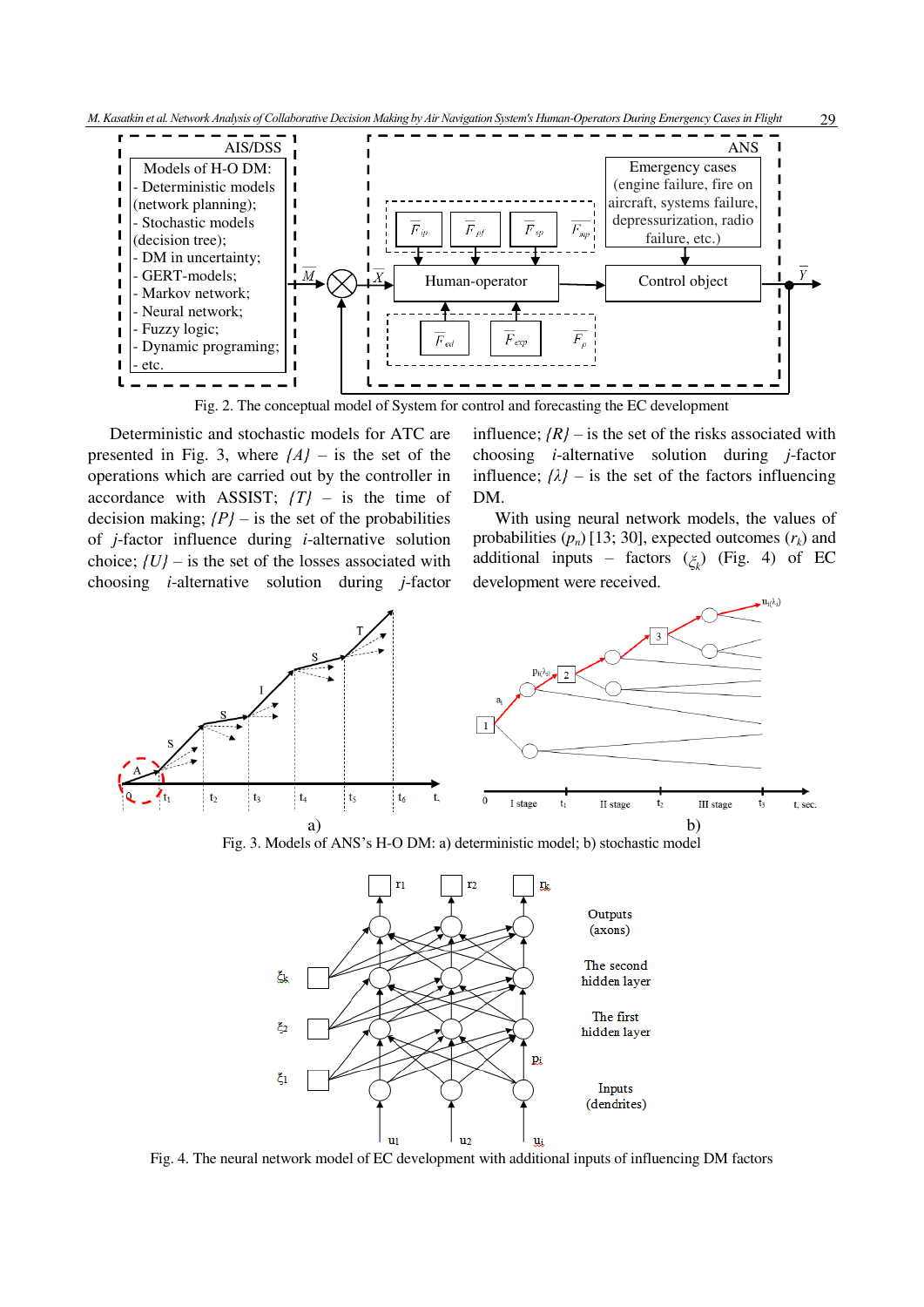The network has additional inputs, called the Bias (offset) that takes into account additional restrictions on calculating parameters (3):

$$
\sum_{i=1}^{n} p_i u_i - \xi_k \ge 0
$$
\n(3)

where 
$$
p_i
$$
 – are the weight coefficients;

 $u_i$  – are the neural network inputs;

*ξk* – is a Bias (shift) under influencing factors of uncertainty (Table 2).

*Table 2* 

| Alternative decisions | Factors that influencing on the ANS's H-O DM |               |          |          |          |                  |  |  |
|-----------------------|----------------------------------------------|---------------|----------|----------|----------|------------------|--|--|
|                       |                                              | $\mathcal{L}$ | $\cdots$ |          | $\cdots$ | $n_m$            |  |  |
| л                     | $\zeta_{11}$                                 | $\zeta_{12}$  | $\cdots$ |          | $\cdots$ | $\zeta_{lm}$     |  |  |
| $\pi$                 | ς21                                          | $\xi_{22}$    | $\cdots$ | ∫2i      | $\cdots$ | $\varsigma_{2m}$ |  |  |
| $\cdots$              | $\cdots$                                     | $\cdots$      | $\cdots$ | $\cdots$ | $\cdots$ | $\cdots$         |  |  |
|                       | Si1                                          | $\zeta_{i2}$  | $\cdots$ | Sii      | $\cdots$ | Sim              |  |  |
| $\cdots$              | $\cdots$                                     | $\cdots$      | $\cdots$ | $\cdots$ | $\cdots$ | $\cdots$         |  |  |
|                       | Sn 1                                         | Sn2           | $\cdots$ | ьni      | $\cdots$ | Snm              |  |  |

**The matrix of Bias identification** 

The outcomes of the neural network are (4):

$$
\overline{R} = f(\overline{net} - \overline{\xi}), \qquad (4)
$$

where  $f -$  is a non-linear function (active function) that takes into account the time of decision making *tі* ;

*net* – is a weighted sum of inputs.

The optimal solution is found by the criterion of an expected value with the Savage criterion (5):

$$
A_{opt} = \min \max \{ R \} =
$$
  
= \min \max \{ t\_i (\sum\_{i=1}^n p\_i u\_i - \xi\_k ) \}. (5)

The critical time of the flight crew actions in case of an engine failure on take-off and approach to land in the bad weather conditions was obtained [13]. The selection in the direction of the negative pole leads to the maximum expected risk *R*=1028. The choice in the direction of the positive pole when the EC occurs at the first stage of DM by H-O ANS (for example, a flight to alternative aerodrome) has a risk which is 60,5 times lesser: *R*=17.

In the stochastic network of the flight situation development of GERT type, the tops are represented by stages of the situation (normal, complicated, difficult, emergency or catastrophic), and the arcs are represented by a process of transition between stages of the situation. The algorithm of stochastic network analysis was developed [13; 14]. Thus

according to results of stochastic network analysis of the flight situation development from normal to catastrophic the following values obtained: the mathematical expectation of flight situation development time  $t_{ii} - M[t_{ii}]$ ; the variance of flight situation development time  $t_{ij}$  –  $\delta^2 [t_{ij}]$ ; the probability of flight situation development  $p_{ij}$  – *рij,.рji, рi<sup>і</sup>* . Based on the *W*-functions of positive and negative of H-O choice the Markov's network of flight situations' development from normal to catastrophic was constructed [13; 14].

In addition, with using reflexive model the risks  $R_A$ ,  $R_B$  of DM in the ANS under the influence of the external environment  $x<sub>1</sub>$ , the previous H-O's experience *x2* and the intentional choice of H-O *x<sup>3</sup>* have obtained [13; 14]. The expected risk in the process of DM of H-O is equal (6):

$$
R_{DM} = \begin{cases} R_A = min\{R_{ij}\} \\ R_B = \{ \gamma, \rho \} \\ R_{AB} = \{ X(x_1, x_2, x_3), \gamma, \rho \} \end{cases}
$$
, (6)

where  $R_A$  – is an expected risk of the DM for H-O with taking into account the criterion of the expected value minimization;

 $R_B$  – is an expected risk of the DM for H-O with taking into account his model of preferences;

 $R_{ij}$  – is an expected risk for making  $A_{ij}$ -decision;

*γ* – is a concept of a rational individual's behavior;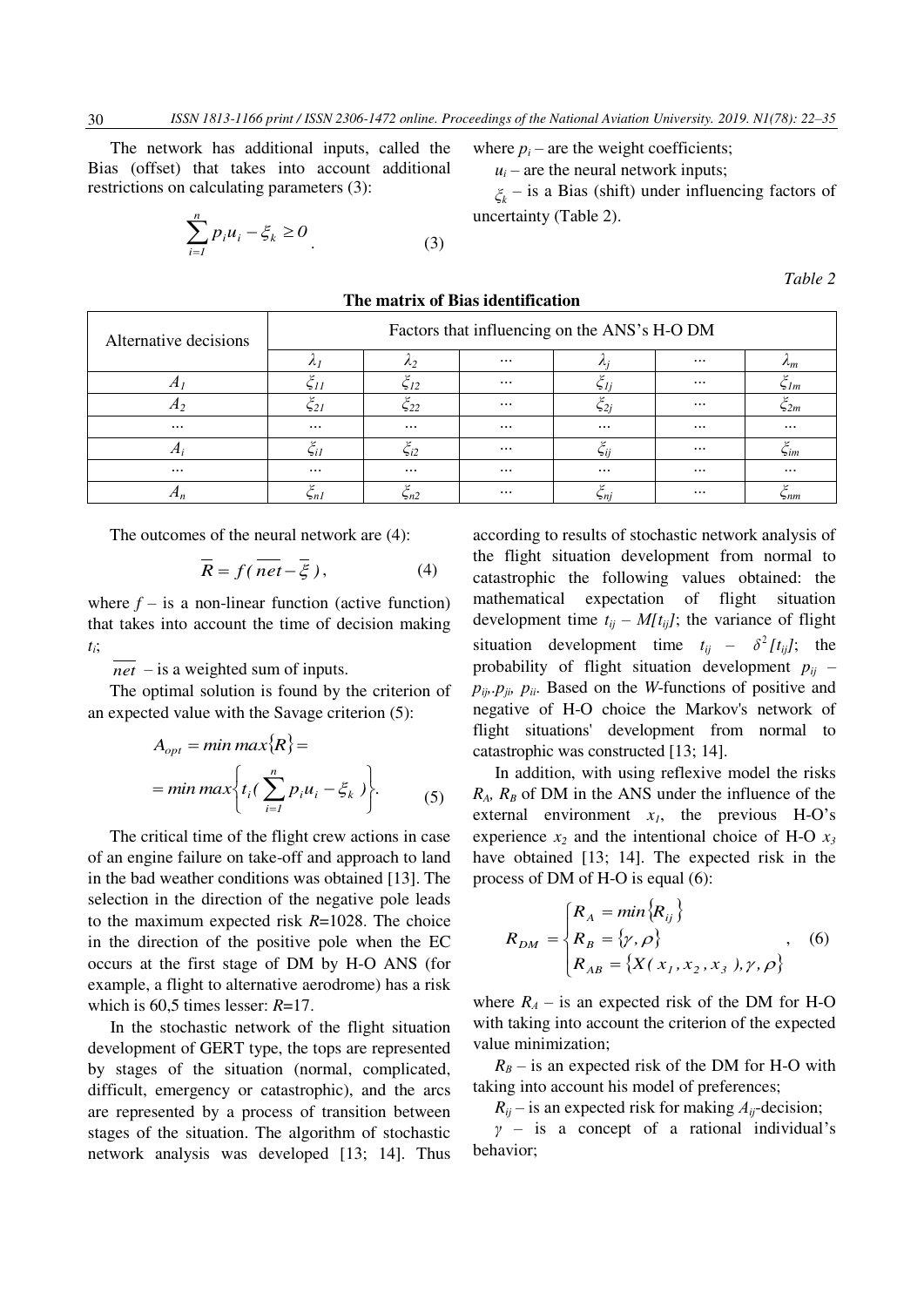$\rho$  – is a system of an individual's preferences in a concrete situation of the choice;

 $R_{AB}$  – is a mixed choice made by the H-O.

For example, if the pilot, the ATC and the society have a choice in the direction of the negative pole B, the preferences model can form the plane of the disaster *K* [13; 14].

The methodology of research and training in ANS as STS has developed [31]. Let's consider the individual works of aviation students and postgraduate students in education (course "Basic of DM in ANS" in National Aviation University, Kyiv) after Master class of DM in ANS.

Research has shown that the choice of the optimal variant of the forced flight completion in emergencies requires the operator to analyze the significant amount of diverse information. The following conceptual models of DSS in ANS have obtained, such as DSS for ATC in emergencies, for example "Aircraft Decompression", "Low oil pressure", "Engine failure", etc.; DSS for flight dispatcher for support of the DM regarding aircraft landing in emergencies to choice alternative landing aerodrome; DSS for operator of Unmanned Aerial Vehicles (UAV) in emergencies situation, for example in losing of communication with UAV and choosing optimal landing place, etc. [13; 31]. DSS contain common sets of components, such as data related components, algorithm related components, user interface, and display related components. The user interface and the result of the calculation of the DM process by H-O (pilots, ATC, UAV's operators) under risk are presented in Fig. 5 [32]. With using this program operator can obtain an optimal solution for such problem as landing in bad weather condition, EC in flights, etc.



Fig. 5. The result of the calculation of ANS's H-O DM process under risk

#### **6. Conclusions**

With the help of network planning the procedures of ATC and flight crew in case of one engine failure and other fires from one side during take-off with the optimal sequence of actions and the minimum completion time of the flight, which is 4 min. 10 sec with forced landing with a reverse heading, were synchronized. The deterministic models of the collaborative decision making by pilot and ATC for performing operational procedures by the H-O in the EC were obtained.

The conceptual model of System for control and

forecasting the EC development that taking into account the influence on DM process by ANS's H-O of the professional factors (knowledge, habits, skills, experience) as well as the factors of nonprofessional nature (individual-psychological, psycho-physiological and socio-psychological) was presented. Deterministic and stochastic models for ANS's H-O (pilot, ATC) were obtained in accordance with the flight manual of aircraft or the adopted technologies of ATC work ASSIST. With using the neural network model, the values of probabilities of EC development were received. The optimal solution was found by the criterion of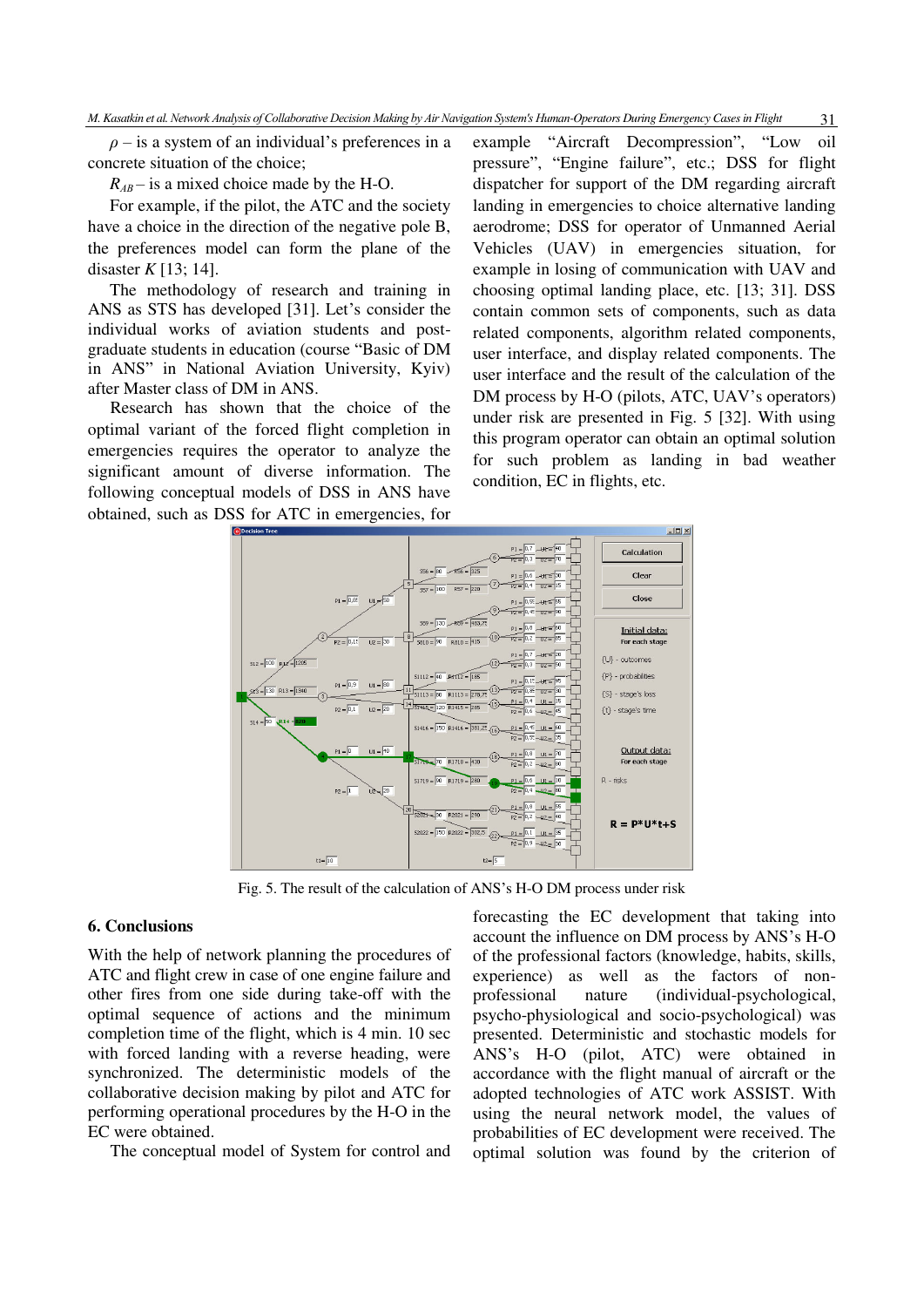expected risk minimization.

The direction of further research is the development of deterministic and non-deterministic network models of collaborative decision-making by ANS's H-O with probabilistic time for the implementation of technological procedures and identification of appropriate risks.

The developed deterministic models will allow supplementing the database of flight scenarios development in the decision support system of the pilot / ATC in the emergency case for optimization of collaborative decision making and can be used in the future both in the ANS's H-O training process and in real conditions. The operation of the aircraft is based on the use of SWIM and FF-ICE concepts.

Designing and calculating scenarios of the development of flight situations, forecasting possible actions of H-O in EC will allow preventing the negative development of the emergency situation toward the catastrophic in a timely manner.

#### **References**

[1] Friedman M., Carterette E., Wiener E., Nagel D. (2014) *Human Factors in Aviation.* 1st еd.– [USA, Massachusetts,](https://en.wikipedia.org/wiki/Cambridge,_Massachusetts) Academic Press Publ. – 684 p.

[2] International Civil Aviation Organization (2002) *Human Factors Guidelines for Safety Audits Manual*. 1st ed. Doc. ICAO 9806-AN/763.– Canada, Montreal – ICAO Publ. – 138 p.

[3] International Civil Aviation Organization (2004) *Cross-Cultural Factors in Aviation Safety: Human Factors Digest № 16*. Сir. ІСАО 302- AN/175. – Canada, Montreal, ICAO Publ.– 52 p.

[4] International Civil Aviation Organization (2009) *Global Performance of the Air Navigation System*. 1st ed. Doc. ICAO 9883.– Canada, Montreal, ICAO Publ.– 176 p.

[5] International Civil Aviation Organization (2013) *Safety Management Manual (SMM).* 3rd ed. Doc. ICAO 9859-AN 474.– Canada, Montreal, ICAO Publ.– 300 p.

[6] International Civil Aviation Organization (2014) *Manual on Collaborative Decision-Making (CDM).* 2nd ed. Doc. ICAO 9971.– Canada, Montreal, ICAO Publ.– 166 p.

[7] International Civil Aviation Organization (2012) *Manual on Flight and Flow Information for a Collaborative Environment (FF-ICE)*. 1st ed. Doc. ICAO 9965. – Canada, Montreal, ICAO Publ.– 140 p.

[8] International Civil Aviation Organization (2005) *Global Air Traffic Management Operational Concept*. 1st ed. Doc. ICAO 9854. – Canada, Montreal, ICAO Publ.– 82 p.

[9] Aviation Safety Network (2018) *ASN Wikibase.* Available at: www.aviationsafety.net/wikibase/ (accessed 10.09.2018)

[10] Ministry of Civil Aviation of the USSR (1985) *Nastavlenie po proizvodstvu poletov v grazhdanskoy aviatsii SSSR (s izmeneniyami i dopolneniyami)* [Manual on the production of flights in the civil aviation of the USSR (with changes and additions)].– Moscow, Air Transport Publ.– 262 p. (In Russian)

[11] International Civil Aviation Organization (2007) *Air Traffic Management*. 15th еd. Doc. ICAO 4444-RAC/501.– Canada, Montreal, ICAO Publ.– 425 p.

[12] Golovnin S.М. (2016) *Podgotovka pilotov i dispetcherov v virtualnoy srede pilotirovaniya i upravleniya vozdushnyim dvizheniem* [Training pilots and controllers in the virtual environment of piloting and air traffic control]. Available at: www.researchgate.net/publication/303859941\_Aviat ion\_Training\_Pilots\_Air\_Traffic\_Controller (accessed 08.09.2018).

[13] Kharchenko V., Shmelova T., Sikirda Y. (2016) *Pryjnyattya rishen v sociotexnichnyx systemakh.* Monografiya [Decision-making in Sociotechnical Systems. Monograph].– Kyiv, NAU Publ.– 308 p. (In Ukrainian)

[14] Shmelova T., Sikirda, Yu. (2018) [Models of](https://www.igi-global.com/chapter/models-of-decision-making-operators-of-socio-technical-system/196093)  [Decision-Making Operators of Socio-Technical](https://www.igi-global.com/chapter/models-of-decision-making-operators-of-socio-technical-system/196093)  [System,](https://www.igi-global.com/chapter/models-of-decision-making-operators-of-socio-technical-system/196093) ch. 2. In *Socio-Technical Decision Support in Air Navigation Systems: Emerging Research and Opportunities.* Manuscript. – USA, Hershey, IGI Global Publ.– P. 21–48. doi: 10.4018/978-1-5225- 3108-1.ch002.

[15] Muñoz-Marrón D. (2018) Human Factors in Aviation: CRM (Crew Resource Management). *Papeles del Psicólogo / Psychologist Papers,* vol. 39(3).– P. 191–199. [doi:](https://doi.org/10.23923/pap.psicol2018.2870)  [10.23923/pap.psicol2018.2870.](https://doi.org/10.23923/pap.psicol2018.2870)

[16] İnan T.T. (2018) The Evolution of Crew Resource Management Concept in Civil Aviation. *Journal of Aviation*, vol. 2(1).– Turkey, Istanbul,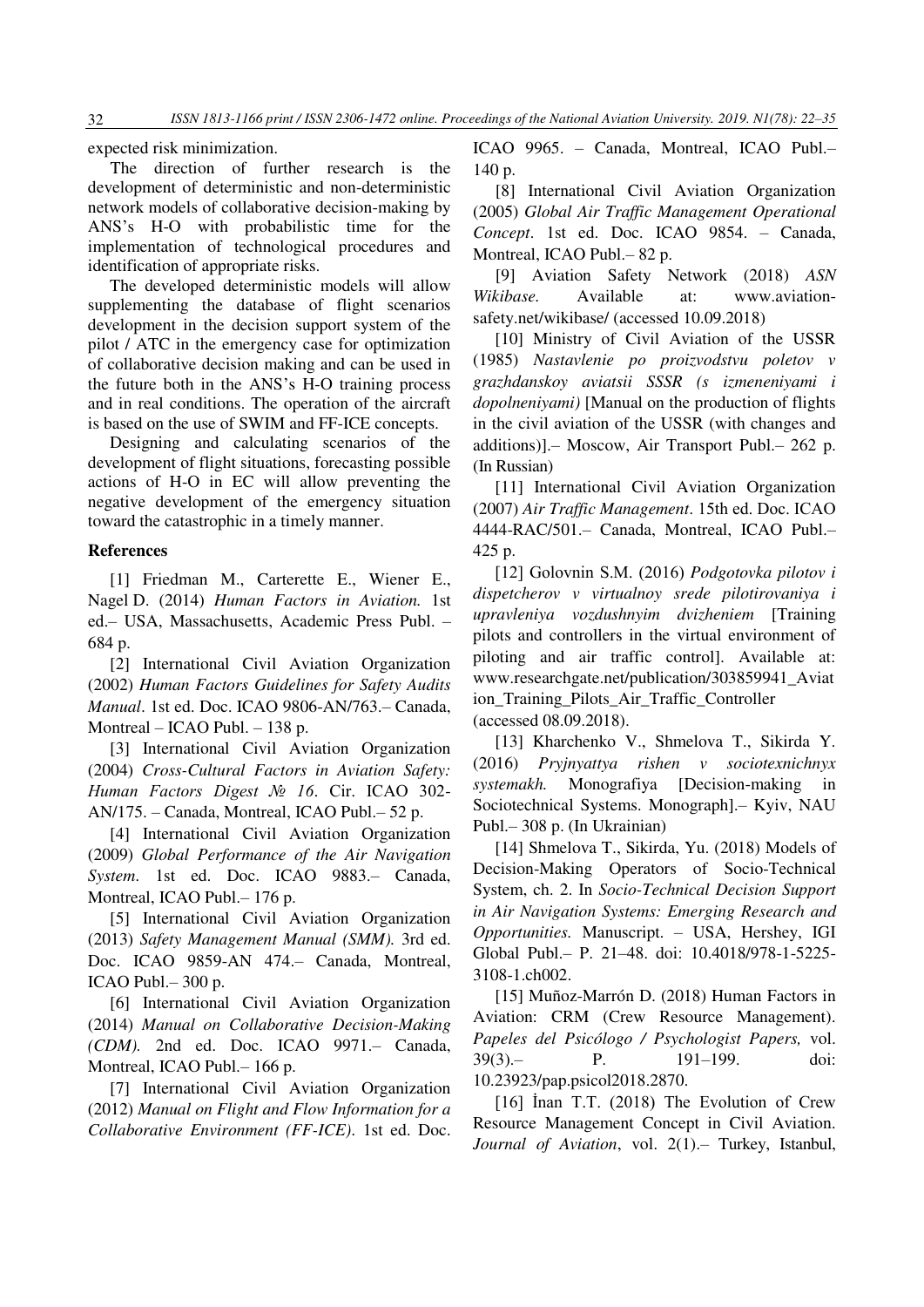Vedat Veli Cay Publ.– P. 45–55. doi: 10.30518/jav.409931.

[17] Malyshevskiy А.V. (2010) Sovershenstvovanie upravleniya i planirovaniya v sfere vozdushnogo transporta metodami sotsionicheskoy selektsii aviatsionnogo personala [Improving the management and planning in the field of air transport by means of socionic selection of aviation personnel]. *Nauchnyiy vestnik Moskovskogo gosudarstvennogo tehnicheskogo universiteta grazhdanskoy aviatsii. Ser. Aeromehanika i prochnost*, no. 1(151). – P. 150– 157. (In Russian)

[18] Sikirda Yu., Shmelova T. (2018) [Socionics](https://www.igi-global.com/chapter/socionics-and-sociometry-diagnosting-of-air-navigation-systems-operator/196095)  [and Sociometry Diagnosting of Air Navigation](https://www.igi-global.com/chapter/socionics-and-sociometry-diagnosting-of-air-navigation-systems-operator/196095)  [System's Operator,](https://www.igi-global.com/chapter/socionics-and-sociometry-diagnosting-of-air-navigation-systems-operator/196095) ch. 4. In *Socio-Technical Decision Support in Air Navigation Systems: Emerging Research and Opportunities.* Manuscript. – USA, Hershey, IGI Global Publ.– P. 70–90. [doi:](https://doi.org/10.4018/978-1-5225-3108-1.ch004)  [10.4018/978-1-5225-3108-1.ch004.](https://doi.org/10.4018/978-1-5225-3108-1.ch004)

[19] Blutner R., Hochnadel E. (2010) [Two Qubits](http://blutner.de/Documents/Jung_rev.pdf)  [for C.G. Jung's Theory of Personality.](http://blutner.de/Documents/Jung_rev.pdf) *Cognitive Systems Research*, vol. 11.– P. 243–259.

[20] Cillessen A.S.N. (2009) Sociometric Methods. *Handbook of Peer Interactions, Relationships, and Group.–* London, The Guilford Press.– P. 82-98.

[21] International Civil Aviation Organization (2016) *Global Air Navigation Plan 2016-2030.* 5th ed. Doc. ICAO 9750.– Canada, Montreal, ICAO Publ.– 142 p.

[22] European Organization for the Safety of Air Navigation (2004) *ATM Training Progression and Concepts*.– [Belgium,](https://en.wikipedia.org/wiki/Belgium) [Brussels,](https://en.wikipedia.org/wiki/Brussels) Eurocontrol Publ.– 56 р.

[23] [Federal Aviation Administration](https://www.faa.gov/) (2008) *Aviation Instructor's Handbook.* U.S. Department of Transportation.– USA, Washington, FAA Publ.– 228 p.

[24] European Organization for the Safety of Air Navigation (2003) *Guidelines for Controller Training in the Handling of Unusual/Emergency Situations*. 2nd еd.– [Belgium,](https://en.wikipedia.org/wiki/Belgium) [Brussels,](https://en.wikipedia.org/wiki/Brussels) Eurocontrol Publ.– 50 р.

[25] Shmelova T., Shyshakov V., Shostak O. (2015) Determinovani modeli dij ekipazhu povitryanogo sudna u razi vy`ny`knennya osobly`vogo vy`padku u pol`oti [Deterministic models of the operations of the aircraft crew in the case of unusual situation in flight]. *Zbirnyk naukovykh prats'*  *Kharkivs'koho natsional'noho universytetu Povitryanykh Syl*, no. 2(19).– P. 33–37. (In Ukrainian)

[26] Shmelova T., Shyshakov V. (2016) Systemnyj analiz vnutrishn`osy`stemny`x i zovnishn`osy`stemny`x faktoriv diyal`nosti nedeterminovanoyi pidsy`stemy` «ekipazhpovitryane sudno» [System analysis of internal system and external system factors of the nondeterministic subsystem "crew-aircraft"], *Visnyk Inzhenernoi akademii Ukrainy,* no. 4.– P. 48-54. (In Ukrainian)

[27] European Aviation Safety Agency (2012) *Decision Making for Single-Pilot Helicopter Operations*, European Helicopter Safety Team. – Germany, Koln, EASA Publ.– 19 р.

[28] Aviation Safety Network (2010) *Final Investigation Report. Accident of Sunway Air Carrier (Georgia) IL-76TD Aircraft REG # 4L-GNI at Karachi, Pakistan on 27th November, 2010*. Available at: www.reports.aviationsafety.net/2010/20101128-0\_IL76\_4L-GNI.pdf (accessed 12.07.2018)

[29] Rizun N., Shmelova T. (2016) Decision-Making Models of the Human-Operator as an Element of the Socio-Technical Systems, ch. 9. In *Strategic Imperatives and Core Competencies in the Era of Robotics and Artificial Intelligence*. Manuscript.– USA, Hershey, IGI Global Publ.– P. 167–204. DOI: 10.4018/978-1-5225-1656-9.ch009.

[30] Shmelova T., Sikirda Yu., Scarponi C., Chialastri A. (2018) Deterministic and Stochastic Models of Decision Making in Air Navigation Socio-Technical System. *ICT in Education, Research and Industrial Applications. Integration, Harmonization and Knowledge Transfer (ICTERI 2018)*, Proceedings of the 14th International Conference.– Kyiv, Маy 14- 17, 2018, vol. 2: Workshops, part 3: 4th International Workshop on Theory of Reliability and Markov Modelling for Information Technologies (TheRMIT 2018). Kyiv, Taras Shevchenko National University of Kyiv.– P. 649–656.

[31] Kharchenko V., Shmelova T., Sikirda Yu. (2018) Methodology of Research and Training in Air Navigation Socio-technical System. *Proceedings of the National Aviation University*, vol. 1.– P. 8–23. doi: [10.18372/2306-1472.74.12](http://dx.doi.org/10.18372/2306-1472.68.10905)277.

[32] Shmelova T., Znakovska E. (2015) *Computer program "Decision Tree"*: author's certificate. Kyiv, State Service of Intellectual Property of Ukraine.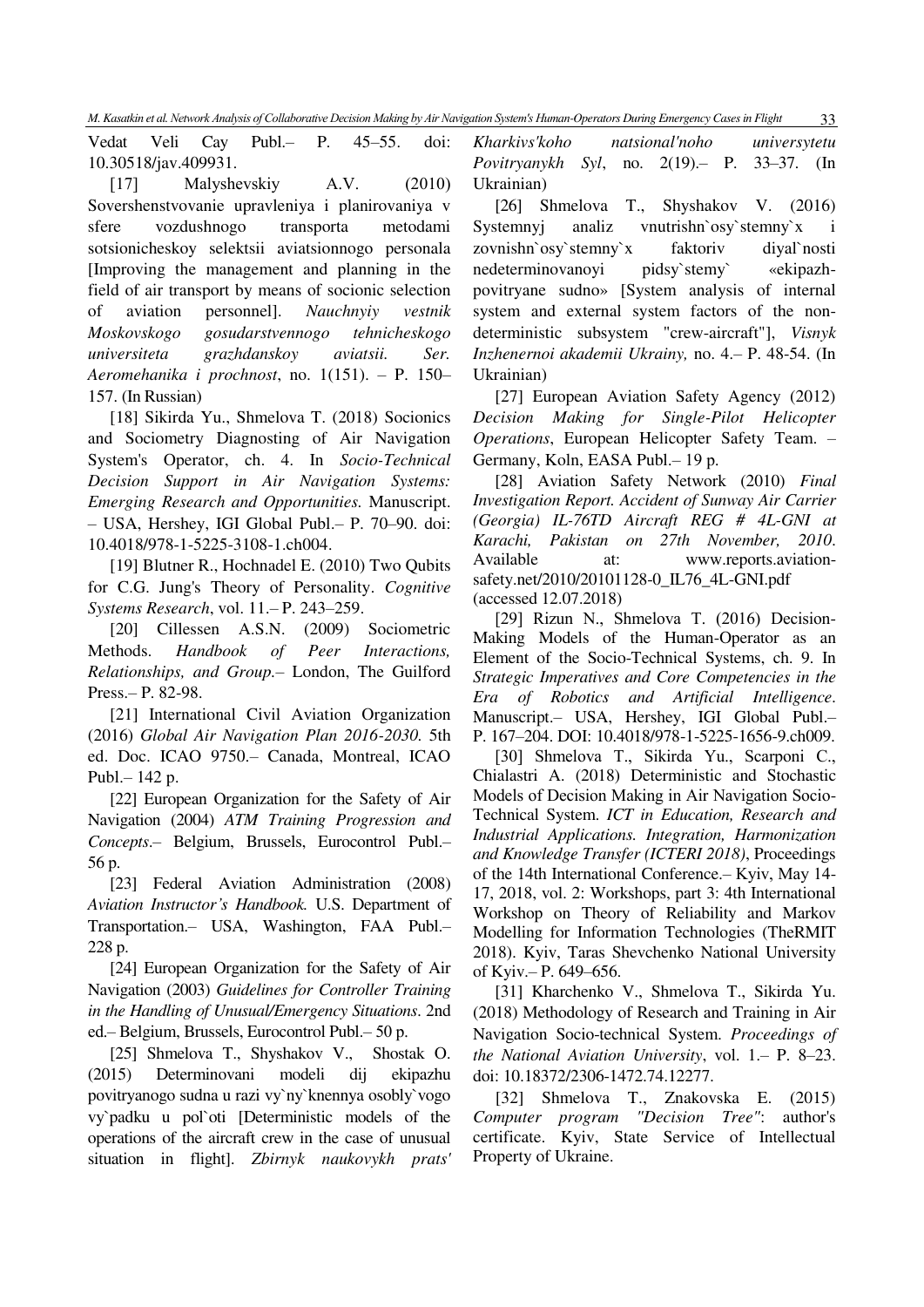# **М. В. Касаткін<sup>1</sup> , Ю. В. Сікірда<sup>2</sup> , Т. Ф. Шмельова<sup>3</sup>**

## **Мережевий аналіз спільного прийняття рішень операторами аеронавігаційної системи в особливих випадках в польоті**

<sup>1</sup>Харківський національний університет Повітряних Сил ім. І. Кожедуба, вул. Сумська 77/79, Харків, 61023, Україна

<sup>2</sup>Льотна академія Національного авіаційного університету, вул. Добровольського 1, Кропивницький, 25005, Україна

 $3$ Національний авіаційний університет, просп. Космонавта Комарова, 1, 03058, Київ,

E-mails: <sup>1</sup>kasatik\_79@ukr.net, <sup>2</sup>sikirdayuliya@ukr.net, <sup>3</sup>shmelova@ukr.net

*Мета: дослідження консолідованого прийняття рішень пілотом та авіадиспетчером у разі виникнення особливого випадку в польоті (на прикладі відмови одного двигуна та пожежі іншого з однієї сторони під час зльоту на багатомоторному повітряному кораблі) для максимальної синхронізації технологічних процедур операторів. Методи: детерміновані моделі спільного прийняття рішень операторами аеронавігаційної системи отримані методами мережевого планування, їх адекватність підтверджена натурним моделюванням на комплексному авіаційному тренажері. Ймовірність розвитку особливого випадку в польоті оцінені за допомогою нейромережевої моделі. Для послідовної оптимізації консолідованої двоканальної мережі «пілотавіадиспетчер» з метою досягнення наскрізної ефективності спільних рішень використаний мультикритеріальній підхід: досягнення мінімального часу на парирування особливого випадку в польоті при максимальній безпеці/максимальному узгодженні за часом дій операторів. Результати: синхронізовані операційні процедури операторів аеронавігаційної системи в особливих випадках в польоті з оптимальною послідовністю дій і мінімальним часом завершення польоту. Розроблена концептуальна модель системи для управління та прогнозування розвитку особливих випадків в польоті на основі детермінованих та стохастичних моделей прийняття рішень людиноюоператором аеронавігаційної системи,враховуючи вплив факторів професійного та непрофесійного характеру. Обговорення: запропоновані моделі доповнять базу даних розвитку сценаріїв польотних ситуацій в системі підтримки прийняття рішень і можуть бути використані в процесі спільної тренажерної підготовки операторів аеронавігаційної системи і в реальних умовах експлуатації повітряного корабля.*

**Ключові слова:** двоканальна мережа; мультикритеріальний підхід; оптимальна взаємодія; мережевий графік; синхронізація; спільне прийняття рішень; система підготовки прийняття рішення; структурно-часова таблиця; сценарій розвитку події

# **Н. В. Касаткин<sup>1</sup> , Ю. В. Сикирда<sup>2</sup> , Т. Ф. Шмелева<sup>3</sup>**

### **Сетевой анализ совместного принятия решений операторами аэронавигационной системы в особых случаях в полете**

<sup>1</sup>Харьковский национальный университет Воздушных Сил им. И. Кожедуба, ул. Сумская 77/79, г. Харьков, 61023, Украина

<sup>2</sup>Летная академия Национального авиационного университету, ул. Добровольского 1, г.

Кропивницкий, 25005, Украина

 $3H$ ациональний авиационный университет, просп. Космонавта Комарова, 1, г. Киев, 03680 E-mails: <sup>1</sup>kasatik\_79@ukr.net, <sup>2</sup>sikirdayuliya@ukr.net, <sup>3</sup>shmelova@ukr.net

*Цель: исследование консолидированного принятия решений пилотом и авиадиспетчером при возникновении особого случая в полете (на примере отказа одного двигателя и пожара другого с одной стороны во время взлета на многомоторном воздушном корабле) для максимальной синхронизации технологических процедур операторов. Методы: детерминированные модели*